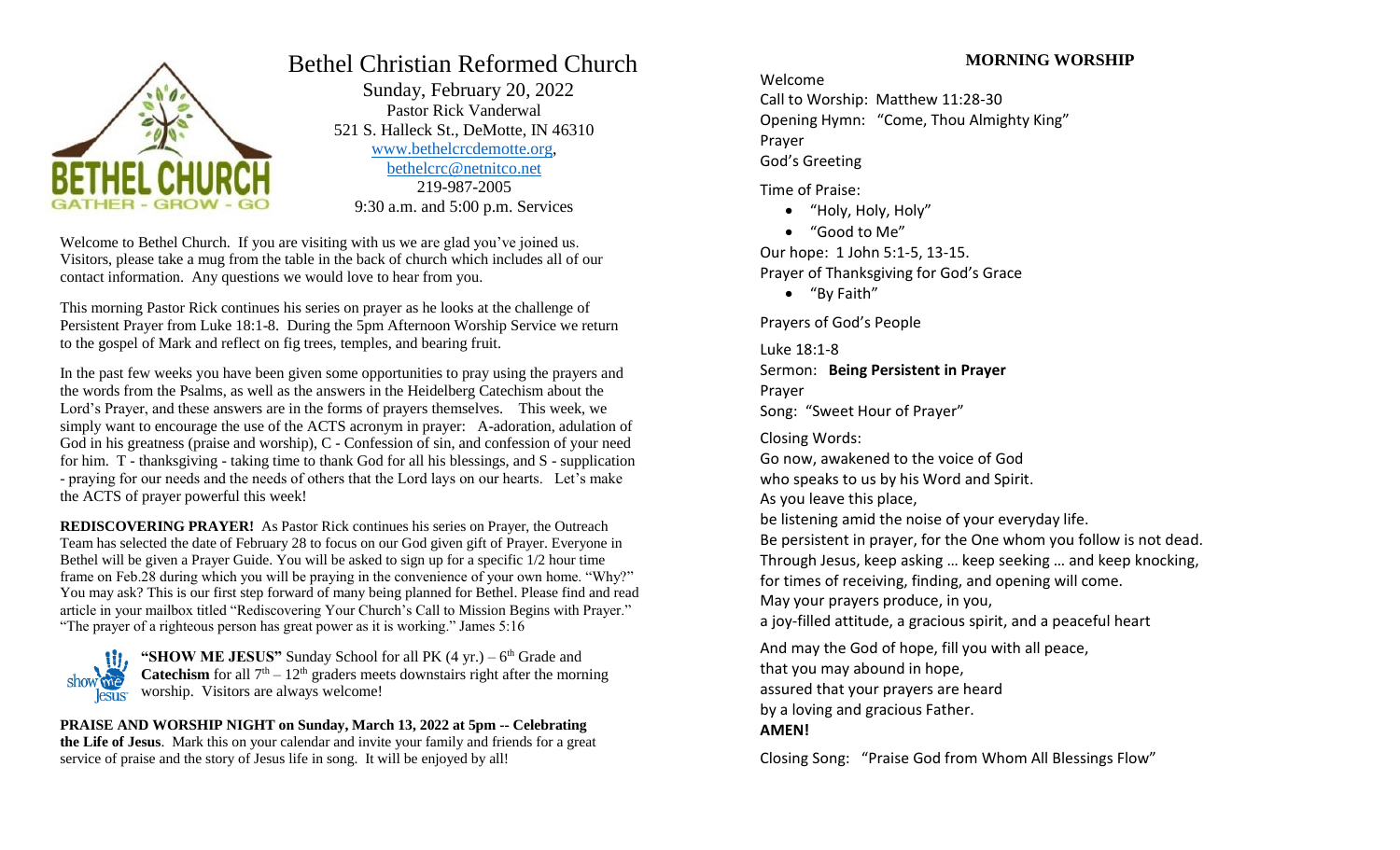# **5PM WORSHIP**

#### Welcome

Invitation to Praise: Habakkuk 3:17-18 Song of Praise: " Rejoice, the Lord is King" – vs. 1-3 Prayers of Praise

Songs of Worship:

- "For the Beauty of the Earth"
- $\bullet$  "Freely, Freely" W/C 447
- $\bullet$  "My Jesus, I Love Thee" W/C 349:1.2.4

# Prayers of God's People

# Mark 11:11-26

Sermon: **Looking for Fruit** Prayer

Closing Words:

**All:** *God's great love and rich mercy have made us alive in Christ. Let us depart to live lives of grace, and to do good works.*

Closing Song: "Take My Life and Let it Be" – vs. 1,2,5,6

# *MEETINGS & ACTIVITIES THIS WEEK*

| Sunday    |               | 10:45amSunday School & Catechism      |
|-----------|---------------|---------------------------------------|
| Tuesday   |               | 7:00pm Executive Team                 |
| Wednesday |               | 9:30am Coffee Break                   |
|           | 6:15pm Cadets |                                       |
| Friday    |               | 6:00pm Pinewood Derby Race at DMC Gym |

*SERVING TODAY* **February 20**

Nursery: Kim K., Brenda V. Piano: Marla Usher AM: Steve R. Media Shout Scott Offering Ministries of Bethel and Capital Improvements

No offering will be taken during the service, but offering boxes are available by the sanctuary doors to place your gifts. Also, you can use our online giving at [www.bethelcrcdemotte.org.](http://www.bethelcrcdemotte.org/) Thank you!

# *SERVING NEXT WEEK* **February 27**

Nursery: Carli D., Anna V Piano: Dan Usher AM: Steve R. Media Shout Todd Offering Ministries of Bethel and Illiana Right to Life

# *CHURCH FAMILY – Please continue to pray for:*

- Elmer VM, John B, Rich K.
- Pray for opportunities for God to use us for his glory.

I want to thank my Bethel Church family for all their kindness to me and my family during the time of Frances' illness and death. Thank you also for your love and care for her. Frances really felt that and it meant a lot to her. I appreciate all the expressions of sympathy and support. It's wonderful to belong to a caring church family, and to share the hope we have in Christ together! Rich Kros & family

Classis Illiana meets at 9 a.m. on March 1, at First Christian Reformed Church in DeMotte. In addition to the regular church business Classis covers when we come together, we will also be voting on delegates who will be representing well at Classis at Synod, especially as it relates to the discussion and vote on the Human Sexuality Report, as well as final discussion on bringing an overture to Synod about the need to continue to promote and defend the position of penal substitutionary atonement as the heart of understanding the gospel of Jesus. Please pray for wisdom for Classis as they meet. Pastor Rick and Larry Ouwenga will be delegates from Bethel CRC

# *ANNOUNCEMENTS*



This Friday, February25th is the annual **PINEWOOD DERBY RACE**. It will be held at 6pm at DeMotte Christian School Gym. All are welcome! There will be an open class race if you want a kit to still make a car contact Dan Walstra 219-819-0065 or Jeff Eenigenburg 708-261-8815. You can also pull out a car from years past and enter it as well. Come out for a night of fun!

Outreach opportunity! **Anew Ministry and Teen Mother Choices** is in need of some supplies for their moms. They need toilet paper, paper towels, laundry detergent, dishwashing detergent, size 4,5,6 diapers, women's razors, cotton balls, Q-tips, non-scented lotion, hair products (hairspray, styling products, hair ties, etc.), gift cards for groceries or gas. You can bring these items to church and put in the container provided in the back of church. We will be collecting for the next few weeks. Thank you all in advance for your generosity!

# **EXECUTIVE TEAM** meets Tuesday at 7pm.

**COFFEE BREAK** meets on Wednesday's from 9:30am-11am. We are doing a study called "Discover Comfort" helping us to learn from various passages what God's Word has to say about suffering. Nursery is provided!

**CADETS** meets this week Wednesday at First CRC from 6:15pm-8:15pm.

**ATTENTION ALL MEN OF BETHEL!!** Tired of being cooped up in the house this winter? Enjoy a night out with other guys for bowling at Wheatfield Lanes! When: Thursday March 10 starting at 6:30 at Wheatfield Lanes. Don't care to bowl? then just come and hang out for a while. Bowling and shoes will only set you back \$4. Let Kurt 219-869-3523 or Russ 219-869-8759 know if you plan on coming. We may even have prizes. :)

We are working on another issue of **BETHEL BRANCHES**. If anyone has something they would like to submit please send to Shiela [bethelcrc@netntico.net](mailto:bethelcrc@netntico.net) or Bailee [claeysbd@gmail.com.](mailto:claeysbd@gmail.com) by March 2.